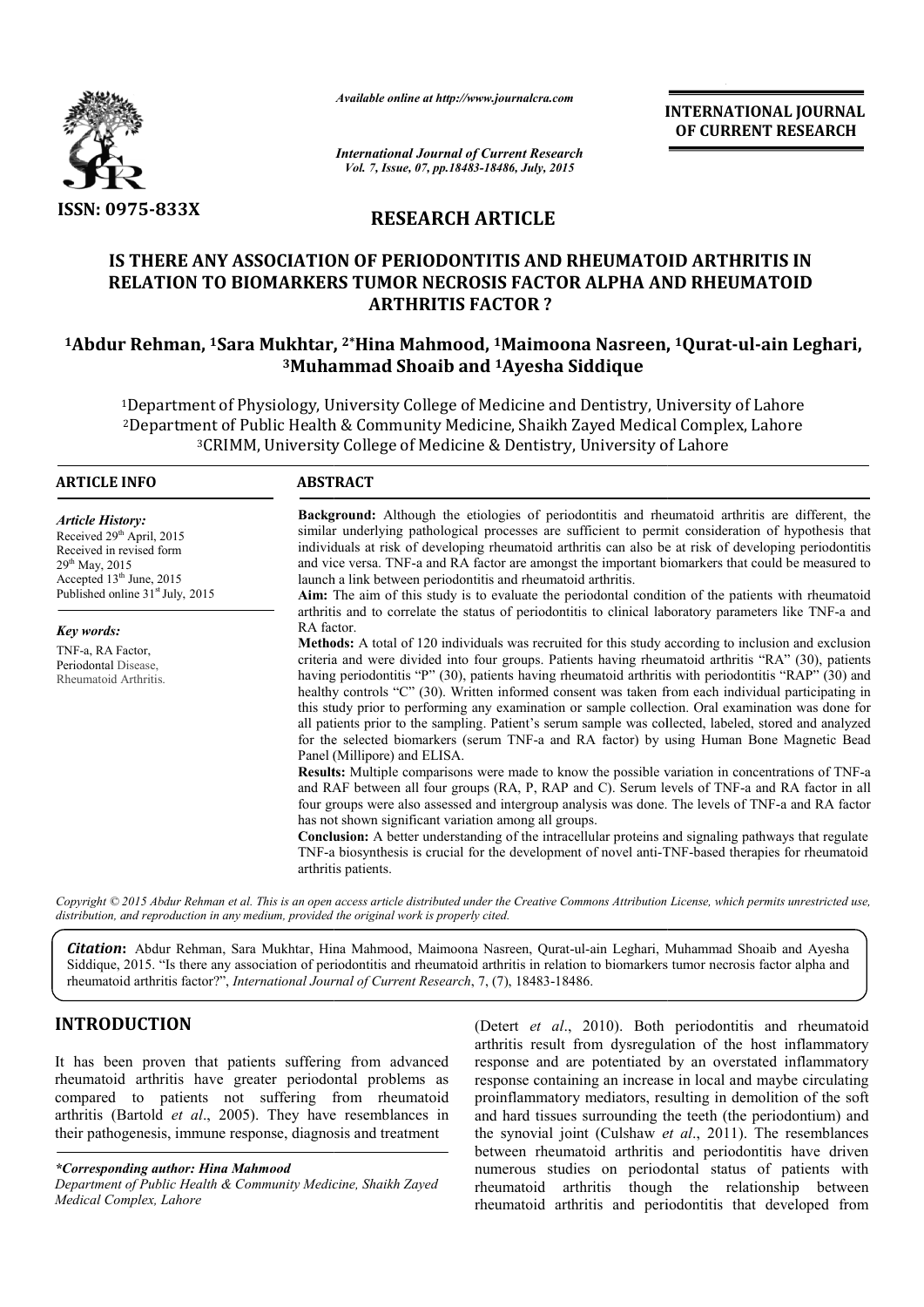these studies are controversial (Mercado *et al*., 2001). Thus the major aim of this study is the analysis of systemically and clinically, the inter-relationship between periodontitis and rheumatoid arthritis. Tumor Necrosis Factor alpha is now recognized as mediating a wide variety of effector functions relevant to the pathogenesis of rheumatoid arthiritis, including endothelial cell activation & chemokine amplification, leading to leukocyte accumulation, osteoclast and chondrocyte activation promoting articular destruction, nociceptor sensitization, impaired cognitive function and metabolic syndrome. These are all recognized components of the RA spectrum & explain the broad effects of Tumor Necrosis Factor alpha blockade in patients (Brennan and McInnes, 2008). Patients receiving anti-TNF-a have shown to have lower periodontal indices (Mayer *et al*., 2009) Different rheumatoid factor isotypes alone or in combination can be very useful when managing rheumatoid arthritis patients, from the point of diagnosis till the therapeutic strategy (Ingegnoli *et al*., 2013).

## **MATERIALS AND METHODS**

It was a prospective cross-sectional study. This study was partly carried out at Ghurki Trust hospital, Lahore and partly at the Centre for Research in Molecular Medicine, The University of Lahore. Prior approval from the ethics committee of the hospital was taken before the study. A group of 30 RA patients, 30 periodontitis patients, 30 RA with periodontitis patients and 30 age and gender matched healthy controls were targeted for participation. Written, informed consent was taken from each individual participating in this study prior to performing any examination and sample collection. Oral examinations were done for all patients prior to the sampling.

Patients' serum samples were collected, labeled, stored and analyzed for the selected biomarkers (serum TNF-a and RA Factor) by using Human Bone Magnetic Bead Panel (Millipore) and ELISA. All the participants were explained about the purpose of the study and ensured of confidentiality. The confounding factors were ruled out by detailed history and examination. Blood samples for the analysis of serum biomarkers including TNF-a and Rheumatoid arthritis Factor were drawn from an ante-cubital vein from the patients of each group. Every time after taking samples, they were placed immediately in anti-coagulant EDTA tubes between ice packs and transported to Biochemistry and Molecular Biology Laboratory of CRIMM, The University of Lahore. Approximately 5 mL volume of blood was collected from each subject. Data entry and analysis was done on SPSS 21.

# **RESULTS**

#### **Descriptive statistics**

In the present study serum level of bio markers TNF-a and RA factor were studied in three groups of patients and compared with fourth group i.e. healthy controls. The Group 'P' includes patients with "Periodontal disease", group 'RA' contains patients with "Rheumatoid Arthritis", group 'RAP' contains patients with "Rheumatoid Arthritis with periodontitis" and group 'C' had healthy "Controls". Thirty individuals of each of the groups were compared with 30 healthy controls.

The healthy control group "C" included 56% healthy males and 44% healthy females with mean age  $\pm$  SD of 31.33  $\pm$  6.52 and BMI  $\pm$  SD of individuals of control group was 22.53  $\pm$ 4.22.

The group "P" included 45% males and 55% females with mean age  $\pm$  SD of 40.03  $\pm$  8.86 and BMI  $\pm$  SD of individuals of this group was  $26.27 \pm 1.81$ .

The group "RA" included 40% males and 60% females with mean age  $\pm$  SD of 45.83  $\pm$  16.06 and BMI  $\pm$  SD of individuals of this group was  $24.86 \pm 3.61$ .

The group "RAP" included 40% males and 60% females with mean age  $\pm$  SD of 41.43  $\pm$  11.96 and BMI  $\pm$  SD of individuals of this group was  $24.69 \pm 2.32$  Table 1.

#### **Serum Bio markers metabolism mediating proteins**

The primary objective of this study was to assess the serum concentrations of various bio metabolism mediating proteins in patients with P (Periodontal disease), RA (Rheumatoid arthritis) and RAP (Rheumatoid arthritis-periodontal disease) groups and compare these values with those of C (Healthy control) group. Among bone metabolism mediating proteins TNF-a and RA factor were chosen because of their important effect in bone metabolism. TNF-a and RA factor were chosen wfor serum levels quantification in all P, RA and RAP groups and compared with those of C group.

#### **TNF-alpha**

Serum levels of TNF-a were assessed in group 'C' 'P' 'RA' 'RAP' with mean  $\pm$  SE was found as 14.7878  $\pm$  3.09069,  $34.2613 \pm 7.01016$ ,  $32.1653 \pm 5.22773$  and  $31.8343 \pm 5.61346$ respectively.

#### **Table 1. Descriptive statistics**

|                 |                  |                  | Groups            |                   |
|-----------------|------------------|------------------|-------------------|-------------------|
|                 | C(30)            | P(30)            | RA (30)           | RAP (30)          |
|                 | $MEAN \pm SD$    | $MEAN \pm SD$    | $MEAN \pm SD$     | $MEAN \pm SD$     |
| Males $(\% )$   | 56               | 45               | 40                | 40                |
| Females $(\% )$ | 44               | 55               | 60                | 60                |
| AGE             | $31.33 \pm 6.52$ | $40.03 \pm 8.86$ | $45.83 \pm 16.06$ | $41.43 \pm 11.96$ |
| <b>BMI</b>      | $22.53 \pm 4.22$ | $26.27 \pm 1.81$ | $24.86 \pm 3.61$  | $24.69 \pm 2.32$  |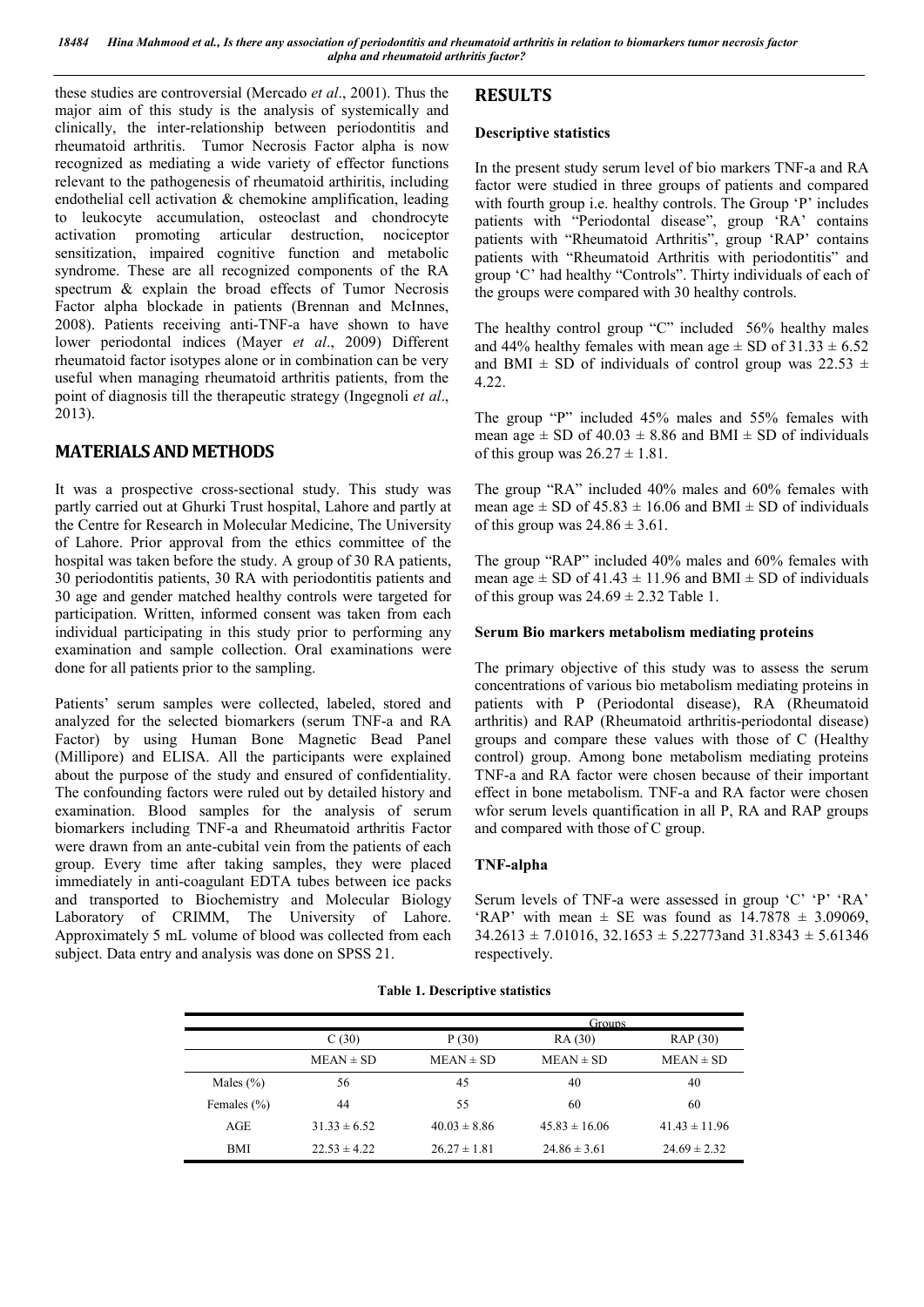|                    |               | $TNF$ -alpha (pg/mL) |               |             |
|--------------------|---------------|----------------------|---------------|-------------|
| Group $(N)$        |               |                      |               | Total       |
| C(27)              | P(30)         | RA (30)              | RAP (30)      | 117         |
| $MEAN \pm SE$      | $MEAN \pm SE$ | $MEAN \pm SE$        | $MEAN \pm SE$ |             |
| $14.7878 \pm$      | $34.2613 \pm$ | $32.1653 \pm$        | $31.8343 \pm$ |             |
| 3.09069            | 7.01016       | 5.22773              | 5.61346       |             |
| Range (Minimum : ; | Maximum)      |                      |               |             |
| 1.31:45.37         | 1.11: 138.44  | 1.90:86.16           | 2.10:89.54    | 1.11:138.44 |

**Table 2. Concentrations of TNF-a in groups C, P, RA and RAP**

|                           |                     |                      | $RA$ factor $(pg/mL)$ |                      |            |  |
|---------------------------|---------------------|----------------------|-----------------------|----------------------|------------|--|
|                           | Group $(n)$         |                      |                       |                      | Total      |  |
|                           | C(30)               | P(29)                | RA (30)               | RAP (30)             | 114        |  |
|                           | $MEAN \pm SE$       | $MEAN \pm SE$        | $MEAN \pm SE$         | $MEAN \pm SE$        |            |  |
|                           | $2.7439 \pm .73841$ | $4.5176 \pm 1.19030$ | $3.7791 \pm 1.30785$  | $3.7332 \pm 1.18204$ |            |  |
| Range (Minimum : Maximum) |                     |                      |                       |                      |            |  |
|                           | 0.00:15.23          | 0.00:30.09           | 0.00 : 24.24          | 0.00:26.79           | 0.00:30.09 |  |

The minimum: maximum ranges of concentrations of TNFalpha in group C, P, RA and RAP were found as 1.31: 45.37, 1.11: 138.44, 1.90: 86.16 and 2.10: 89.54pg/mL respectively. Total minimum: maximum concentration in all four groups (N=117) was found in range 1.11: 138.44 Table 2.

#### **RAF**

Serum levels of RA factor were assessed in group 'C', 'P', 'RA' and 'RAP' was found as 2.7439± .73841, 4.5176±1.19030, 3.7791± 1.30785and 3.7332± 1.18204 respectively.

#### **Table 4. Comparative analysis of TNF-alpha and RA factor in studied groups (Groups C, P, RA and RAP)**

|           | Sig.  |
|-----------|-------|
| TNF-alpha | .059  |
| RAF       | 0.742 |

**Table 5. Analysis of variance of TNF-a and RA factor concentrations in C, P, RA and RAP Groups. \* The mean difference is significant at the 0.05 level**

|           |     | TNF-alpha | <b>RA</b> Factor |
|-----------|-----|-----------|------------------|
| Groups    |     | Sig.      | Sig.             |
|           | P   | 0.015     | 0.269            |
| C         | RA  | $0.030*$  | 0.515            |
|           | RAP | 0.033     | 0.534            |
|           | C   | 0.015     | 0.269            |
| P         | RA  | 0.786     | 0.645            |
|           | RAP | 0.753     | 0.624            |
|           | C   | 0.030     | 0.515            |
| <b>RA</b> | P   | 0.786     | 0.645            |
|           | RAP | 0.966     | 0.977            |
|           | С   | 0.033     | 0.534            |
|           | P   | 0.753     | 0.624            |
|           | RA  | 0.966     | 0.977            |

The minimum: maximum ranges of concentrations of RA factor in group C, P, RA and s RAP were found as 0.00: 15.23, 0.00: 30.09, 0.00: 24.24.36 and 0.00: 26.79pg/mL respectively. Total minimum: maximum concentration in all four groups (N=119) was found in range 0.00: 30.09 Table 3. Serum levels of TNF-a and RA factor in all four groups were also assessed and inter-group analysis was done. The levels of RA factor and TNF-a had not shown significant variation among all groups Table 4,5.

## **DISCUSSION**

In this report mean TNF-a and RA factor did not show any significant difference in C, P, RA and RAP group. However in C group mean TNF-a level and RA factor level was quite less as compared to that of P, RA and RAP group. However this difference was not statistically significant. In human monocytes/macrophages pre-incubated with TNF-R1 expressing human endothelial cells, reverse signaling via transmembrane TNF-a mediated LPS resistance as indicated by the down-regulation of LPS induced soluble TNF- a and IL-6 as well as IL-1 and -10.Pre-treatment with soluble TNF-R1 for inducing reverse signaling through transmembrane TNF-a sensitized human-monocyte cell line U937 cells to soluble TNF-a-induced activation, while stimulation of transmembrane TNF-a after soluble TNF-a-induced activation of U937 cells abridged mRNA stability of IL-1b and IL- 8 (Wang *et al*., 2002). RF-positive patients with Rheumatoid Arthrits can face extra violent and erosive joint disease and extra articular manifestations than those who are Rheumatoid Factornegative. Similar findings had been observed in juvenile rheumatoid arthritis. Those common observations, though, are of partial utility in an individual patient due to broad inter patient inconsistency. In this setting, accurate prediction of the disease course is not possible from the rheumatoid factor alone. Although some studies have suggested that erosive disease can be accurately predicted by examining the grouping